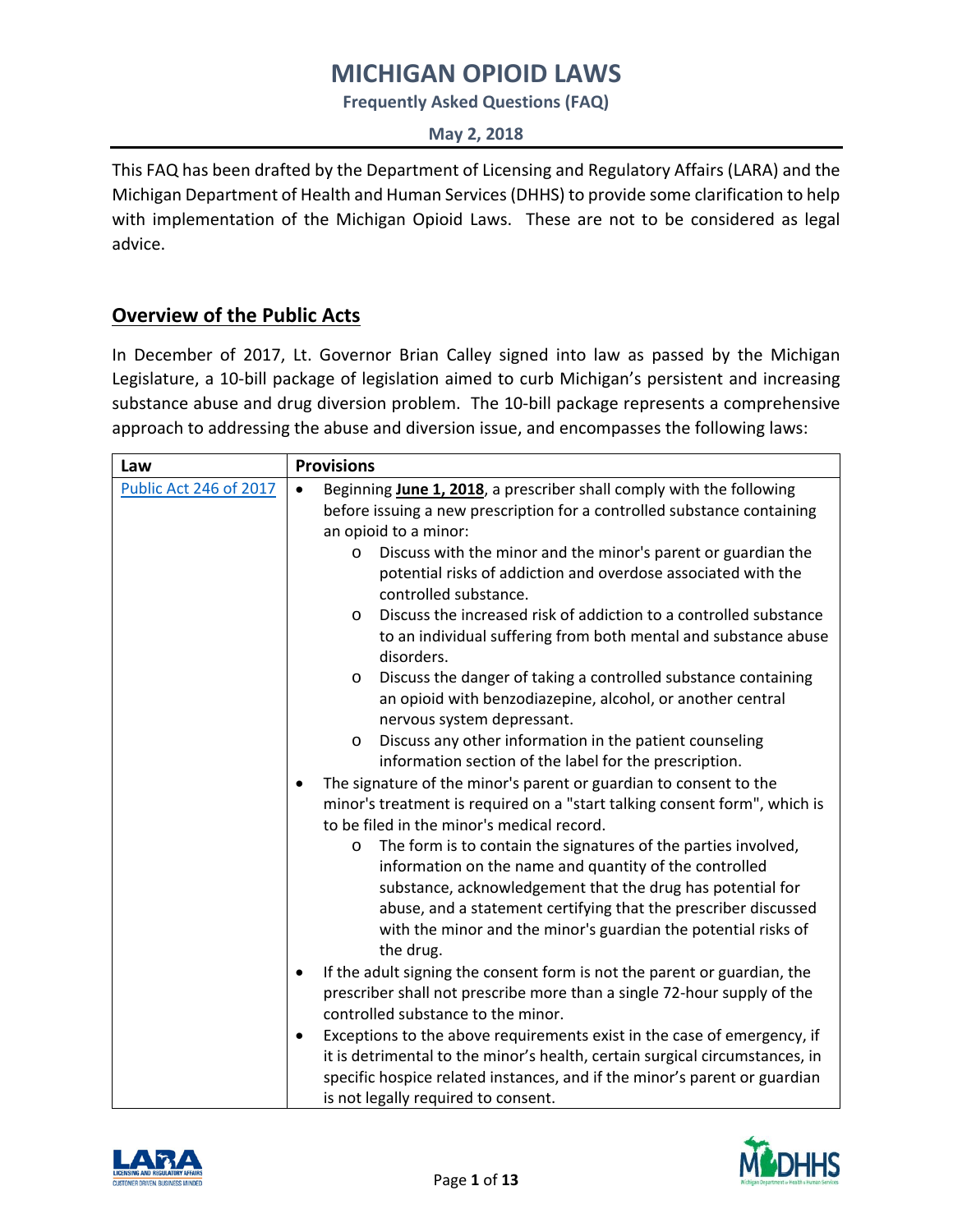**Frequently Asked Questions (FAQ)**

|  |  | May 2, 2018 |
|--|--|-------------|
|--|--|-------------|

| Beginning June 1, 2018, before an opioid is prescribed to a patient, a<br>prescriber shall provide the following information: |  |
|-------------------------------------------------------------------------------------------------------------------------------|--|
|                                                                                                                               |  |
| The dangers of opioid addiction.<br>O                                                                                         |  |
| How to properly dispose of an expired, unused, or unwanted<br>$\circ$                                                         |  |
| controlled substance.                                                                                                         |  |
| That the delivery of a controlled substance is a felony under                                                                 |  |
| O                                                                                                                             |  |
| Michigan Law.                                                                                                                 |  |
| If the patient is pregnant or is a female of reproductive age, the<br>$\circ$                                                 |  |
| short and long-term effects of exposing a fetus to an opioid,                                                                 |  |
| including but not limited to neonatal abstinence syndrome.                                                                    |  |
| After providing the information described above, the prescriber shall                                                         |  |
| obtain the signature of the patient or the patient's representative on a                                                      |  |
| start talking consent form as described by section (4) of PA 246 of 2017                                                      |  |
| The signed form shall be kept in the patient's medical record.                                                                |  |
| The requirement does not apply if the controlled substance is                                                                 |  |
| prescribed for inpatient use.                                                                                                 |  |
| Finally, the legislation provides sanctions for prescribers for failing to<br>٠                                               |  |
| inform minors and their guardians of the risks of opioid abuse.                                                               |  |
| A sample form can be found on the DHHS website, under the Prescribers                                                         |  |
| Section: www.michigan.gov/stopoverdoses.                                                                                      |  |
| Public Act 247 of 2017<br>Except as otherwise provided by rule, beginning March 31, 2018, a<br>$\bullet$                      |  |
| licensed prescriber shall not prescribe a controlled substance listed in                                                      |  |
| Schedules 2-5 unless the prescriber has a bona fide prescriber-patient                                                        |  |
| relationship with the patient. ** PLEASE NOTE THE EFFECTIVE DATE FOR                                                          |  |
| THE BONA FIDE RELATIONSHIP REQUIREMENT HAS BEEN MOVED                                                                         |  |
| BACK, PURSUANT TO PUBLIC ACT 101 OF 2018, TO MARCH 31, 2019,                                                                  |  |
| OR, IF RULES ARE PROMULGATED FOR CIRCUMSTANCES WARRANTING                                                                     |  |
| AN ALTERNATIVE TO THE BONA FIDE REQUIREMENT PRIOR TO MARCH                                                                    |  |
| 31, 2019, THE DATE ON WHICH RULES ARE PROMULGATED.                                                                            |  |
| If the prescriber provides a controlled substance, the prescriber shall                                                       |  |
| provide follow-up care to the patient to monitor the efficacy of the use                                                      |  |
| of the controlled substance as a treatment of the patient's medical                                                           |  |
| condition.                                                                                                                    |  |
| If the prescriber is unable to provide follow-up care, they shall refer the                                                   |  |
| patient to the patient's primary care provider for follow-up care, or if a                                                    |  |
| primary care provider does not exist, another licensed prescriber who is                                                      |  |
| geographically accessible to the patient.                                                                                     |  |
| The legislation defines a bona fide prescriber-patient relationship as<br>٠                                                   |  |
| treatment or a counseling relationship between a prescriber and a                                                             |  |
| patient in which both of the following are present:                                                                           |  |
| The prescriber has reviewed the patient's medical or clinical<br>O                                                            |  |
| records and completed a full assessment of the patient's medical                                                              |  |
| history and current medical condition, including a relevant                                                                   |  |
| medical evaluation of the patient conducted in person or via                                                                  |  |
| telehealth.                                                                                                                   |  |



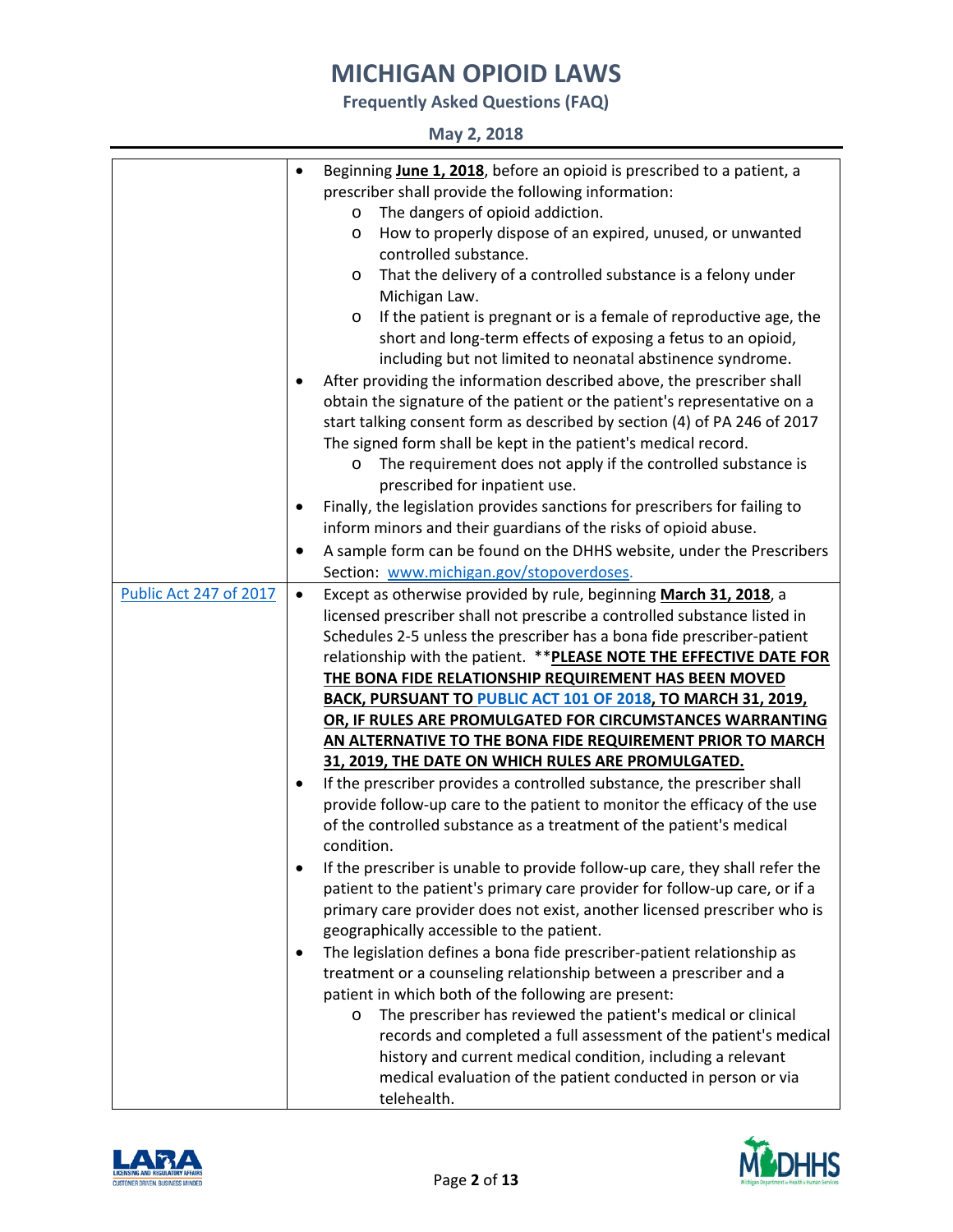**Frequently Asked Questions (FAQ)**

**May 2, 2018**

|           | The prescriber has created and maintained records of the<br>O                                                                                                                                                                                                                                                                                                                                                                                                                                                                                                                                                                                                                                                                                                                                                                                                                                                                                                  |
|-----------|----------------------------------------------------------------------------------------------------------------------------------------------------------------------------------------------------------------------------------------------------------------------------------------------------------------------------------------------------------------------------------------------------------------------------------------------------------------------------------------------------------------------------------------------------------------------------------------------------------------------------------------------------------------------------------------------------------------------------------------------------------------------------------------------------------------------------------------------------------------------------------------------------------------------------------------------------------------|
| $\bullet$ | patient's condition in accordance with medically accepted<br>standards.<br>By December 27, 2018, LARA, in consultation with the Michigan Boards<br>of Medicine, Osteopathic Medicine and Surgery, Dentistry, Podiatric<br>Medicine, Optometry, Nursing, and the Michigan Task Force on<br>Physician Assistants, may promulgate rules describing circumstances<br>under which a bona fide prescriber-patient relationship is not required<br>for purposes of prescribing a Schedule 2 to 5 controlled substance. The                                                                                                                                                                                                                                                                                                                                                                                                                                            |
|           | rules may also include an alternative requirement for prescribing a<br>Schedule 2 to 5 controlled substance when a bona fide prescriber-<br>patient relationship is not required by the rules promulgated above.                                                                                                                                                                                                                                                                                                                                                                                                                                                                                                                                                                                                                                                                                                                                               |
|           | Finally, the legislation provides terms for sanction for violating the bona<br>fide relationship requirements.                                                                                                                                                                                                                                                                                                                                                                                                                                                                                                                                                                                                                                                                                                                                                                                                                                                 |
| $\bullet$ | Beginning June 1, 2018, before prescribing or dispensing to a patient a<br>controlled substance in a quantity that exceeds a 3-day supply, a<br>licensed prescriber shall obtain and review a MAPS report concerning<br>that patient. The requirement does not apply in any of the following<br>circumstances:<br>If the dispensing occurs in a hospital or a freestanding surgical<br>$\circ$<br>outpatient facility and the controlled substance is administered<br>to the patient in the hospital or facility.<br>If the patient is an animal, the dispensing occurs in a veterinary<br>O<br>hospital or clinic, and the controlled substance is administered<br>to the animal in that hospital or clinic.<br>If the controlled substance is prescribed by a licensed prescriber<br>$\circ$<br>who is a veterinarian and the controlled substance will be<br>dispensed by a pharmacist.                                                                     |
|           | Beginning June 1, 2018, before prescribing or dispensing a controlled<br>substance to a patient, a licensed prescriber shall register with MAPS.                                                                                                                                                                                                                                                                                                                                                                                                                                                                                                                                                                                                                                                                                                                                                                                                               |
| $\bullet$ | Contains many of the provisions of the other bills, as it is being used as a<br>vehicle to correct conflicts in statute created by the package of bills<br>being passed.<br>The bill contains the bona fide prescriber-patient relationship<br>$\circ$<br>language of SB 270.<br>The bill contains the MAPS report review language for<br>O<br>prescribers contained in SB 166, as well as SB 166's language<br>regarding mandatory registration with MAPS for prescribers.<br>Provides penalties for violation of the following:<br>Beginning March 31, 2019 (or if rules are promulgated before<br>$\circ$<br>then for alternatives to the bona fide relationship, the date on<br>which rules are promulgated), prescribers failing to adhere to<br>the bona fide prescriber-patient relationship requirements.<br>Beginning June 1, 2018, prescribers failing to obtain and review<br>O<br>a MAPS report, when required, prior to prescribing or dispensing |
|           |                                                                                                                                                                                                                                                                                                                                                                                                                                                                                                                                                                                                                                                                                                                                                                                                                                                                                                                                                                |



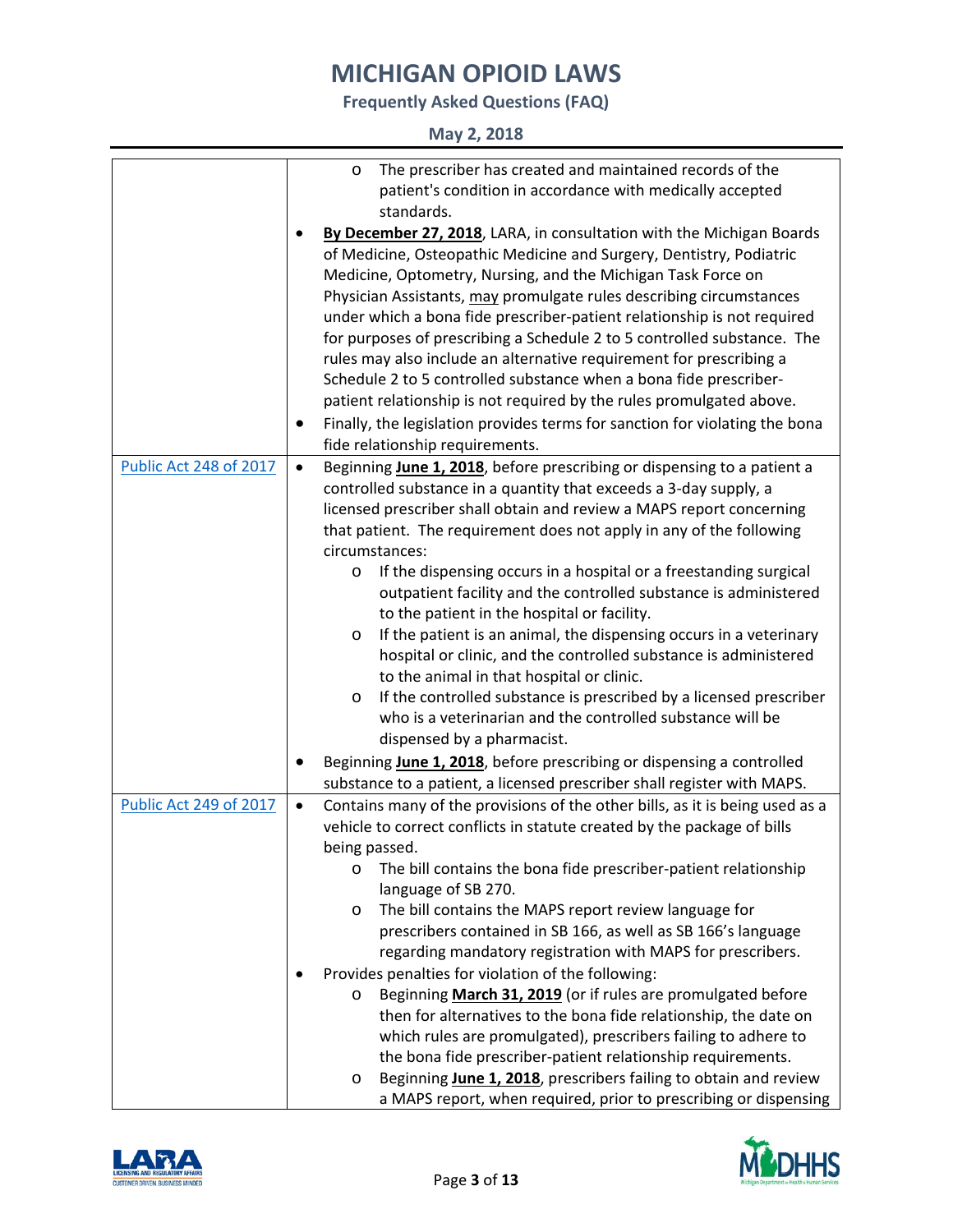**Frequently Asked Questions (FAQ)**

**May 2, 2018**

| <b>Public Act 250 of 2017</b> | to a patient a controlled substance in a quantity that exceeds a<br>3-day supply.<br>Beginning June 1, 2018, prescribers failing to register with MAPS<br>O<br>prior to prescribing or dispensing a controlled substance to a<br>patient.<br>Beginning June 1, 2018, prescribers failing to provide minors,<br>$\circ$<br>and their parents or guardians, with proper education regarding<br>the risks of opioid abuse.<br>Beginning June 1, 2018, if the department has a reasonable basis to<br>believe that a prescriber has failed to obtain and review a MAPS report<br>before prescribing or dispensing to a patient a controlled substance in a<br>quantity that exceeds a 3-day supply, or if the department has a<br>reasonable basis to believe that before prescribing or dispensing a<br>controlled substance to a patient a licensed prescriber has failed to<br>register with MAPS, the department is not required to conduct an<br>investigation and may issue a letter to the licensee notifying the licensee<br>that he or she may be in violation of statute. A letter issued under this<br>section is not considered a disciplinary action.<br>Requires a health professional licensee or registrant that treats a patient<br>$\bullet$<br>for an opioid-related overdose to provide that patient with information<br>regarding Substance Use Disorder Services.<br>For resources and additional information go to the DHHS website:<br>٠ |
|-------------------------------|--------------------------------------------------------------------------------------------------------------------------------------------------------------------------------------------------------------------------------------------------------------------------------------------------------------------------------------------------------------------------------------------------------------------------------------------------------------------------------------------------------------------------------------------------------------------------------------------------------------------------------------------------------------------------------------------------------------------------------------------------------------------------------------------------------------------------------------------------------------------------------------------------------------------------------------------------------------------------------------------------------------------------------------------------------------------------------------------------------------------------------------------------------------------------------------------------------------------------------------------------------------------------------------------------------------------------------------------------------------------------------------------------------------------------------------------------------------|
|                               | www.michigan.gov/stopoverdoses.                                                                                                                                                                                                                                                                                                                                                                                                                                                                                                                                                                                                                                                                                                                                                                                                                                                                                                                                                                                                                                                                                                                                                                                                                                                                                                                                                                                                                              |
|                               | <b>Effective March 27, 2018.</b>                                                                                                                                                                                                                                                                                                                                                                                                                                                                                                                                                                                                                                                                                                                                                                                                                                                                                                                                                                                                                                                                                                                                                                                                                                                                                                                                                                                                                             |
| Public Act 251 of 2017        | Beginning July 1, 2018, if a prescriber is treating a patient for acute pain,<br>$\bullet$<br>that the prescriber shall not prescribe the patient more than a 7-day<br>supply of an opioid within a 7-day period.<br>Beginning March 27, 2018, a pharmacist, consistent with federal law and<br>٠<br>regulations on the partial filling of a controlled substance included in<br>Schedule 2, may partially fill in increments, a prescription for a<br>controlled substance included in Schedule 2.                                                                                                                                                                                                                                                                                                                                                                                                                                                                                                                                                                                                                                                                                                                                                                                                                                                                                                                                                          |
| Public Act 252 of 2017        | Adds the dispensing of a controlled substance at a veterinary hospital or<br>$\bullet$<br>clinic that administers the controlled substance to an animal that is an<br>inpatient, to the following list of exemptions for MAPS reporting<br>requirements:<br>A hospital.<br>O<br>A health facility or agency if the controlled substance is<br>$\circ$<br>dispensed by a dispensing prescriber in a quantity adequate to<br>treat the patient for not more than 48 hours.<br>Provides that before dispensing or prescribing buprenorphine or a drug<br>٠<br>containing buprenorphine or methadone to a patient in a substance<br>disorder program, the prescriber shall obtain and review a MAPS report<br>on the patient.<br>A prescriber shall report data to MAPS if federal law does not prohibit<br>٠<br>the reporting of data concerning the patient, to LARA.                                                                                                                                                                                                                                                                                                                                                                                                                                                                                                                                                                                          |



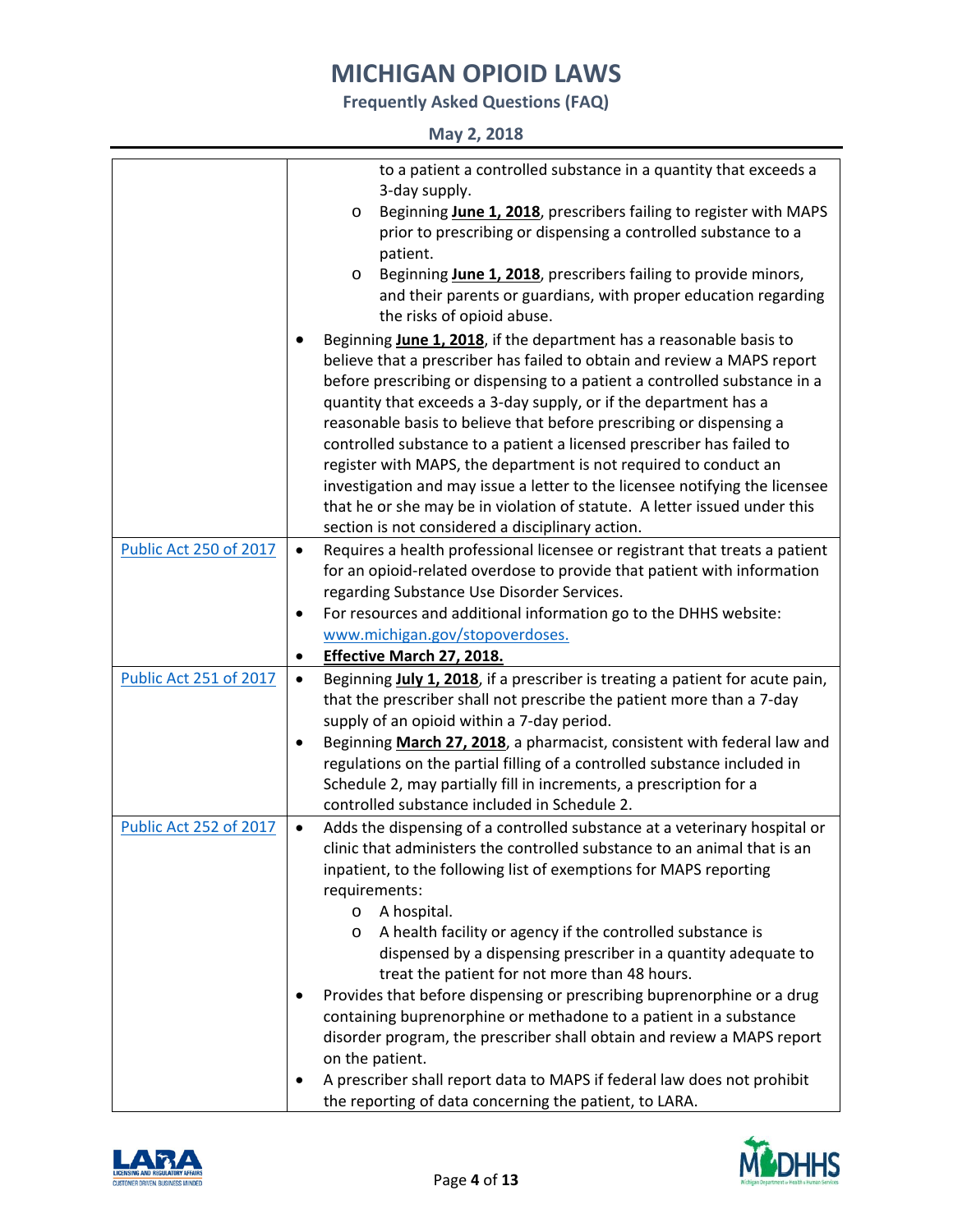**Frequently Asked Questions (FAQ)**

#### **May 2, 2018**

|                               | $\bullet$ | R 338.3162E is rescinded from the pharmacy rules, and deals with          |
|-------------------------------|-----------|---------------------------------------------------------------------------|
|                               |           | exemptions to MAPS reporting requirements.                                |
|                               |           | <b>Effective March 27, 2018</b>                                           |
| <b>Public Act 253 of 2017</b> | $\bullet$ | Amends the Social Welfare Act to provide that an eligible individual can  |
|                               |           | receive medically necessary treatment for opioid abuse. The bill codifies |
|                               |           | coverage by Michigan's Medicaid program for detox programs.               |
|                               |           | Effective March 27, 2018.                                                 |
| <b>Public Act 254 of 2017</b> | ٠         | Requires PDOAC, by July 1, 2018, to develop or adopt for the              |
|                               |           | Department of Education, recommendations for the instruction of pupils    |
|                               |           | on the dangers of prescription opioid drug abuse.                         |
| <b>Public Act 255 of 2017</b> | ٠         | By July 1, 2019, the Department of Education shall make available to      |
|                               |           | school districts the model program of instruction on the dangers of       |
|                               |           | prescription opioid drug abuse, developed or adopted by the               |
|                               |           | Prescription Drug and Opioid Abuse Commission (PDOAC).                    |
|                               | ٠         | Beginning in the 2019-2020 School Year, the Department of Education       |
|                               |           | shall ensure that the state model of academic standards for health        |
|                               |           | education includes instruction on prescription opioid drug abuse,         |
|                               |           | including at least the PDOAC recommendations.                             |

## **FAQ Section**

### **[Public Act 246 of 2017](http://www.legislature.mi.gov/documents/2017-2018/publicact/pdf/2017-PA-0246.pdf) – Start Talking Form:**

- *1. Will a form be developed to provide guidance on compliance for the new opioid education requirements related to implementing the Start Talking Form, and opioid disclosure form, required by Public Act 246 of 2017?*
	- a. The Department of Health and Human Services (DHHS) and Licensing and Regulatory Affairs (LARA) worked with various health care providers and stakeholders in developing a single page form that can be used to meet the requirements of this new law. This new form can be found under the "Prescribers" tab at the DHHS website: [www.michigan.gov/stopoverdoses.](http://www.michigan.gov/stopoverdoses)
- *2. Is a provider required to use the state's form?*
	- a. No, but the provider will have to use a similar form that is saved to the patient's medical record and complies with the requirements of Public Act 246 of 2017.
- *3. Can a provider use the state's form as a template and create a form that can be used electronically?* 
	- a. Yes, however both DHHS and LARA recommend that a provider reach out to their legal counsel and/or health care association to make sure the form meets the requirements of the law.



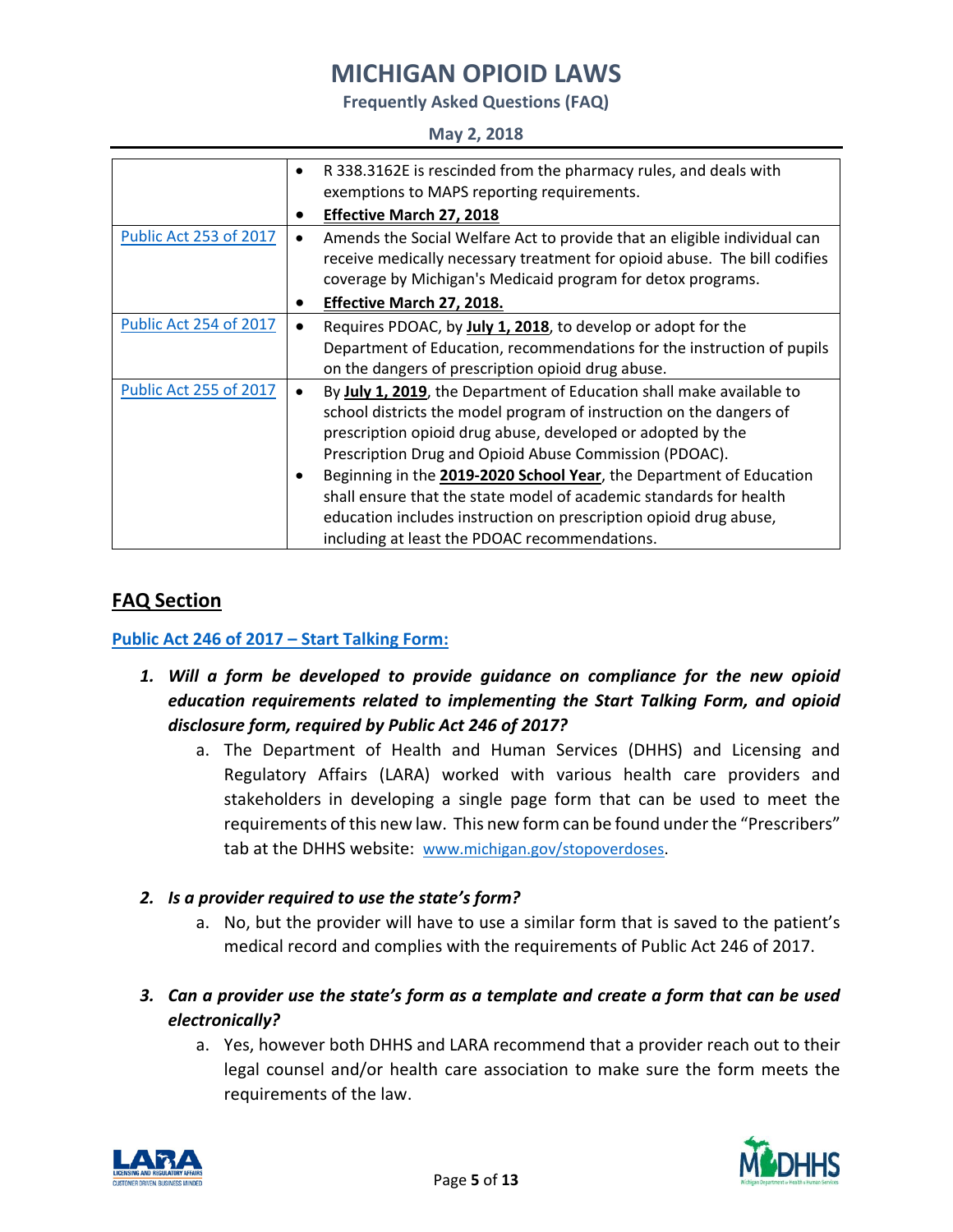**Frequently Asked Questions (FAQ)**

#### **May 2, 2018**

- *4. Will the state's form be in other languages?*
	- a. Yes, in addition to English, the form will be available in Spanish and Arabic.
- *5. Can a prescriber delegate the task of providing a patient with the opioid education requirements of Public Act 246 of 2017 to another health professional?*
	- a. Pursuant to [MCL 333.16215](http://www.legislature.mi.gov/(S(kv542z2xcc23sf1cmtfluydx))/mileg.aspx?page=getobject&objectName=mcl-333-16215) a prescriber could potentially delegate the responsibility of providing opioid risk education for a patient to another licensed health professional, provided that health professional has sufficient training and background.
- **6.** *Can a prescriber delegate to another licensed health professional the signing of the form on behalf of the licensed prescriber at the point of discharge of the patient?*
	- a. Yes. Pursuant to [MCL 333.16215](http://www.legislature.mi.gov/(S(kv542z2xcc23sf1cmtfluydx))/mileg.aspx?page=getobject&objectName=mcl-333-16215) this is allowed.
- *7. How often must practitioners provide opioid education to patients as required in Public Act 246 of 2017?*
	- a. Practitioners should provide patients with the required opioid information prior to issuing the first prescription, in a course of treatment, for a controlled substance that is an opioid.

### **[Public Act 247 of 2017](http://www.legislature.mi.gov/documents/2017-2018/publicact/pdf/2017-PA-0247.pdf) – Bona Fide Prescriber-Patient Relationship:**

- *1. How is a bona fide prescriber-patient relationship defined for the purpose of prescribing controlled substances? \*\*\*Please Take Notice PA 101 of 2018, moved the effective date of PA 247 of 2017 to March 31, 2019, or if rules are promulgated before this date that provide for alternatives to the bona fide prescriber-patient relationship, the date on which rules are promulgated.* 
	- a. LARA is working with the licensing boards, health care providers and stakeholders to address this new law through administrative rules prior to the new effective date of March 31, 2019.
- *2. Are prescribers required to see a patient in-person following the prescribing of a controlled substance?*
	- a. Public Act 247 of 2017 does not provide explicit guidelines for what constitutes follow-up care. It is up to each practitioner to put forth a good-faith effort to determine what constitutes follow-up care, taking into consideration the unique variables that exist to meet a patient's specific circumstances in providing the appropriate medical treatment.



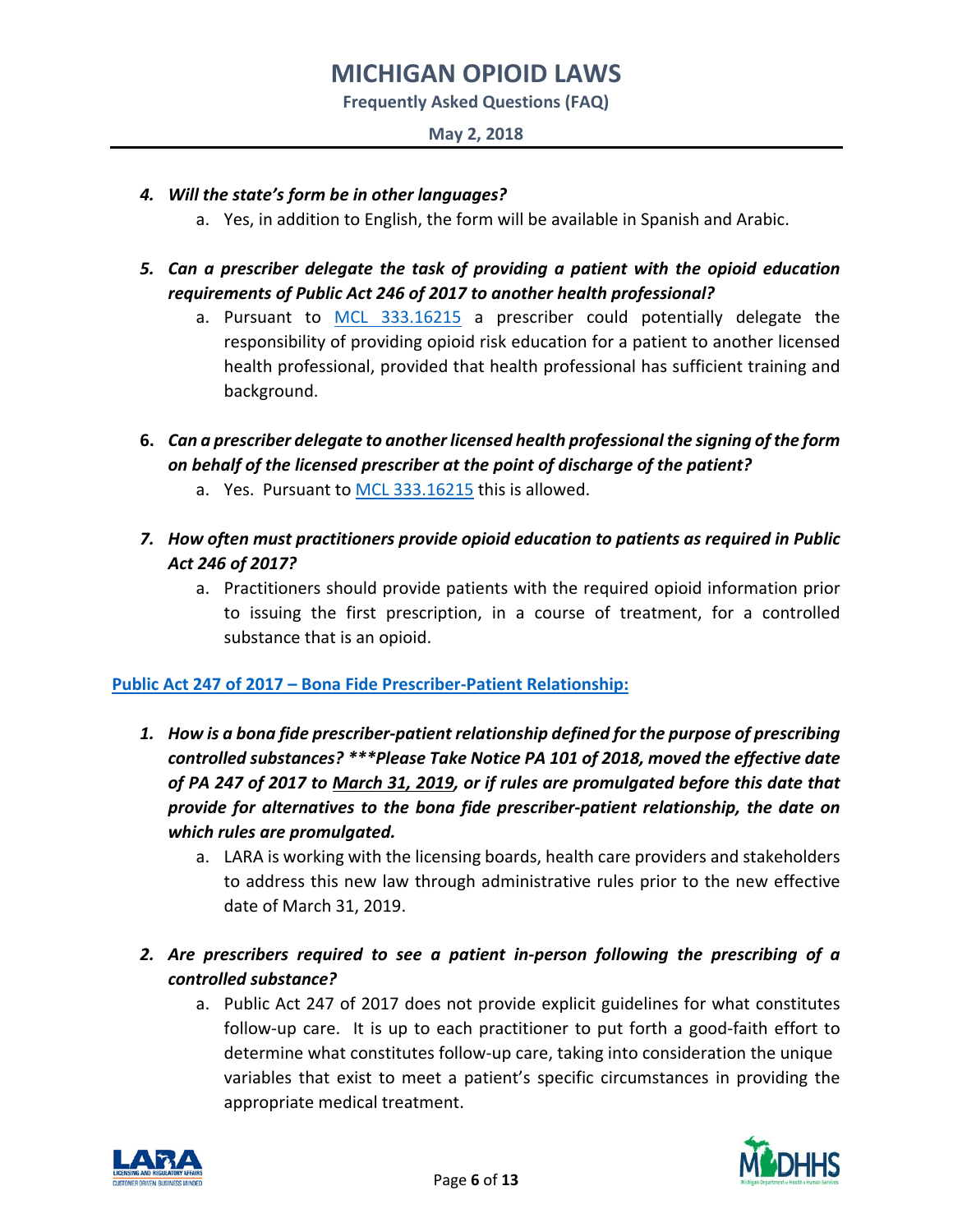**Frequently Asked Questions (FAQ)**

#### **May 2, 2018**

## *3. Can another physician, covering for a patient's physician, refill a patient's controlled substance prescription?*

a. Provided a primary physician has established a bona fide prescriber-patient relationship with the patient receiving a controlled substance refill, the patient's primary physician may delegate their refill authority under the delegation provisions provided for in [MCL 333.16215,](http://www.legislature.mi.gov/(S(iy2r4pglqxjsuyw3osxabhzf))/mileg.aspx?page=getobject&objectName=mcl-333-16215) to a covering physician or other licensed health professional trained and authorized to perform the practice.

### *4. Can a phone call fulfill the telemedicine requirements of Public Act 247?*

a. Pursuant to the definition of Telemedicine (defined by MCL 500.3476) states that "Telemedicine" means the use of an electronic media to link patients with health care professionals in different locations. To be considered telemedicine under this section, "the health care professional must be able to examine the patient via a real-time, interactive audio or video, or both, telecommunications system and the patient must be able to interact with the off-site health care professional at the time the services are provided."

### **[Public Act 248 of 2017](http://www.legislature.mi.gov/documents/2017-2018/publicact/pdf/2017-PA-0248.pdf) & [Public Act 249 of 2017](http://www.legislature.mi.gov/documents/2017-2018/publicact/pdf/2017-PA-0249.pdf) – MAPS Mandated Registration and Use:**

- *1. Are licensed prescribers required to register to the Michigan Automated Prescription System (MAPS) prior to prescribing or dispensing a controlled substance?* 
	- a. Yes, beginning June 1, 2018, prior to prescribing or dispensing a controlled substance to a patient, a licensed prescriber must be registered with MAPS.
- *2. Are licensed prescribers required to request MAPS reports prior to prescribing or dispensing a controlled substance?*
	- a. Yes, beginning June 1, 2018, a licensed prescriber mustrequest and review a MAPS report prior to prescribing or dispensing a schedule 2-5 controlled substance that exceeds a 3-day supply. Exemptions to this requirement include:
		- i. If the dispensing occurs in a hospital or freestanding surgical outpatient facility licensed under Article 17 and the controlled substance is administered to the patient in that hospital or facility.
		- ii. If the patient is an animal as that term is defined in [Section 18802,](http://www.legislature.mi.gov/(S(ltori1roudfqivt2le2r0yr1))/mileg.aspx?page=getobject&objectName=mcl-333-18802) the dispensing occurs in a veterinary hospital or clinic, and the controlled substance is administered to the animal in that hospital or clinic.
		- iii. If the controlled substance is prescribed by a licensed prescriber who is a veterinarian and the controlled substance will be dispensed by a pharmacist.



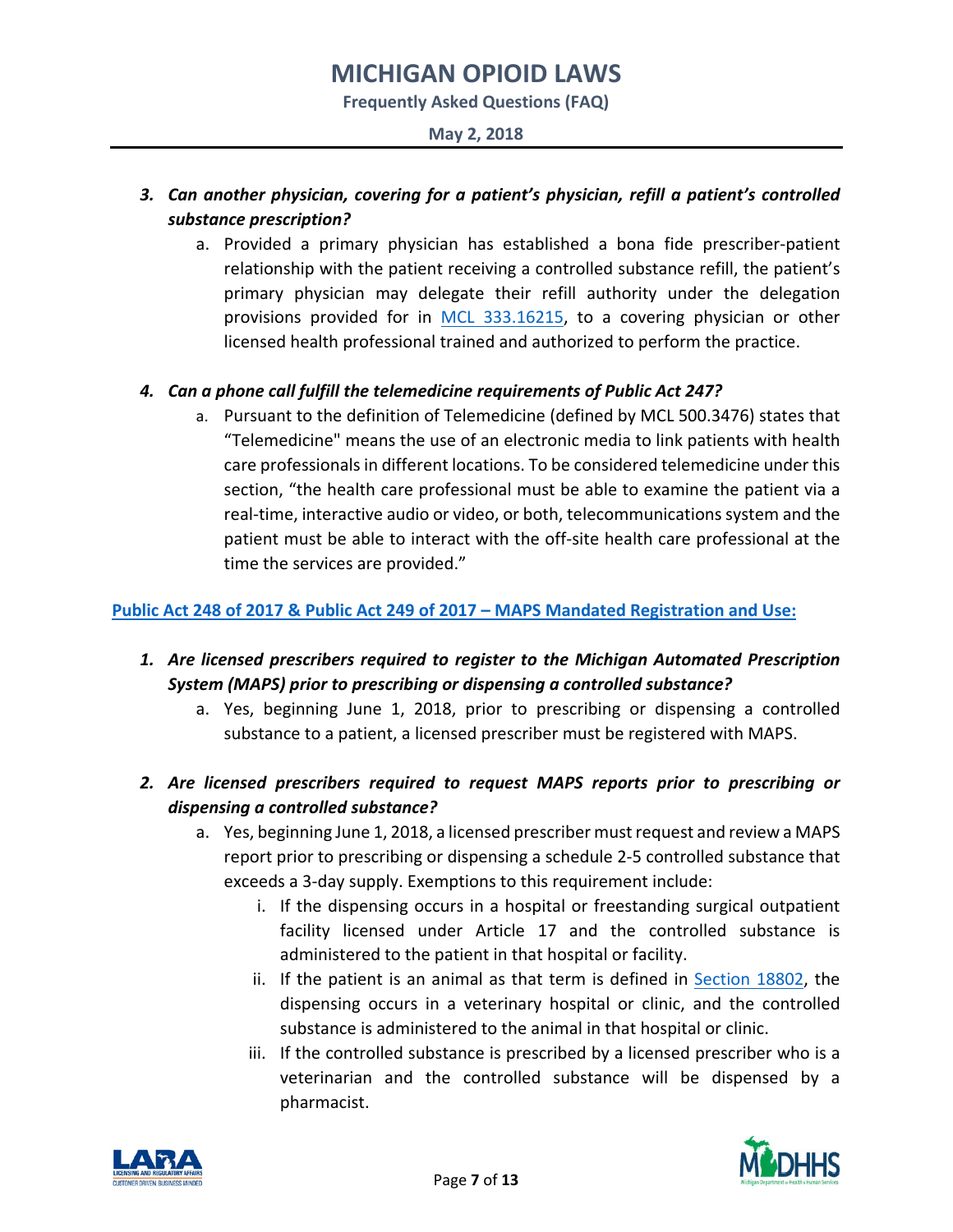**Frequently Asked Questions (FAQ)**

- *3. Who should I contact should if I have difficulty registering to MAPS?*
	- a. Please visit [www.michigan.gov/mimapsinfo,](http://www.michigan.gov/mimapsinfo) for additional information and contact information.
- *4. How is the mandate to check MAPS going to be enforced? Statute only refers to the checking of MAPS before prescribing or dispensing a schedule 2-5 controlled substance that exceeds a 3-day supply. What constitutes "before"; is there a suggested timeframe for checking MAPS prior to prescribing or dispensing?*
	- a. It is best practice to check MAPS as close to when the prescribing or dispensing of a schedule 2-5 controlled substance occurs.
- *5. Are licensees subject to a sanction for failing to register to MAPS prior to prescribing or dispensing a schedule 2-5 controlled substance?* 
	- a. Beginning June 1, 2018, the Bureau of Professional Licensing (BPL) within LARA may issue a letter to a licensed prescriber notifying the licensee that he/she may be in violation of the PA 248 of 2017 (mandated registration and use of MAPS). Receiving this letter is not considered discipline.
	- b. However, pursuant to the provisions contained in [MCL 333.16221\(w\)](http://www.legislature.mi.gov/(S(jgfzvcgmtrvfmlo0q4xit4fb))/mileg.aspx?page=GetObject&objectname=mcl-333-16221) and [MCL](http://www.legislature.mi.gov/(S(ojy52v2o32cjvgnohlvvowuc))/mileg.aspx?page=getObject&objectName=mcl-333-16226)  [333.16226\(1\)\(w\),](http://www.legislature.mi.gov/(S(ojy52v2o32cjvgnohlvvowuc))/mileg.aspx?page=getObject&objectName=mcl-333-16226) licensees who, beginning June 1, 2018, fail to register with MAPS prior to prescribing or dispensing a controlled substance to a patient, may be subject to board sanctions against their license that include: denial, fine, reprimand, probation, limitation, suspension, revocation, or permanent revocation.

## *6. Are licensees subject to sanctions for failing to request and review a MAPS report, prior to prescribing or dispensing a schedule 2-5 controlled substance that exceeds a 3-day supply?*

- a. Beginning June 1, 2018, BPL has the option to issue a letter to a licensed prescriber notifying the licensee that they he/she may be in violation of the requirement to obtain and review a MAPS report prior to prescribing or dispensing a schedule 2- 5 controlled substance that exceeds a 3-day supply. Receiving this letter is not considered discipline.
- b. However, pursuant to the provisions contained in [MCL 333.16221\(w\)](http://www.legislature.mi.gov/(S(fvqmahrb25mewlde3rrfazu1))/mileg.aspx?page=GetObject&objectname=mcl-333-16221) and [MCL](http://www.legislature.mi.gov/(S(53suox0qcrxujya0byhvu0dr))/mileg.aspx?page=getObject&objectName=mcl-333-16226)   $333.16226(1)(w)$ , licensees who, beginning June 1, 2018, fail to request and review

a MAPS report prior to prescribing or dispensing a controlled substance that exceeds a 3-day supply, may be subject to board sanctions that include: denial,



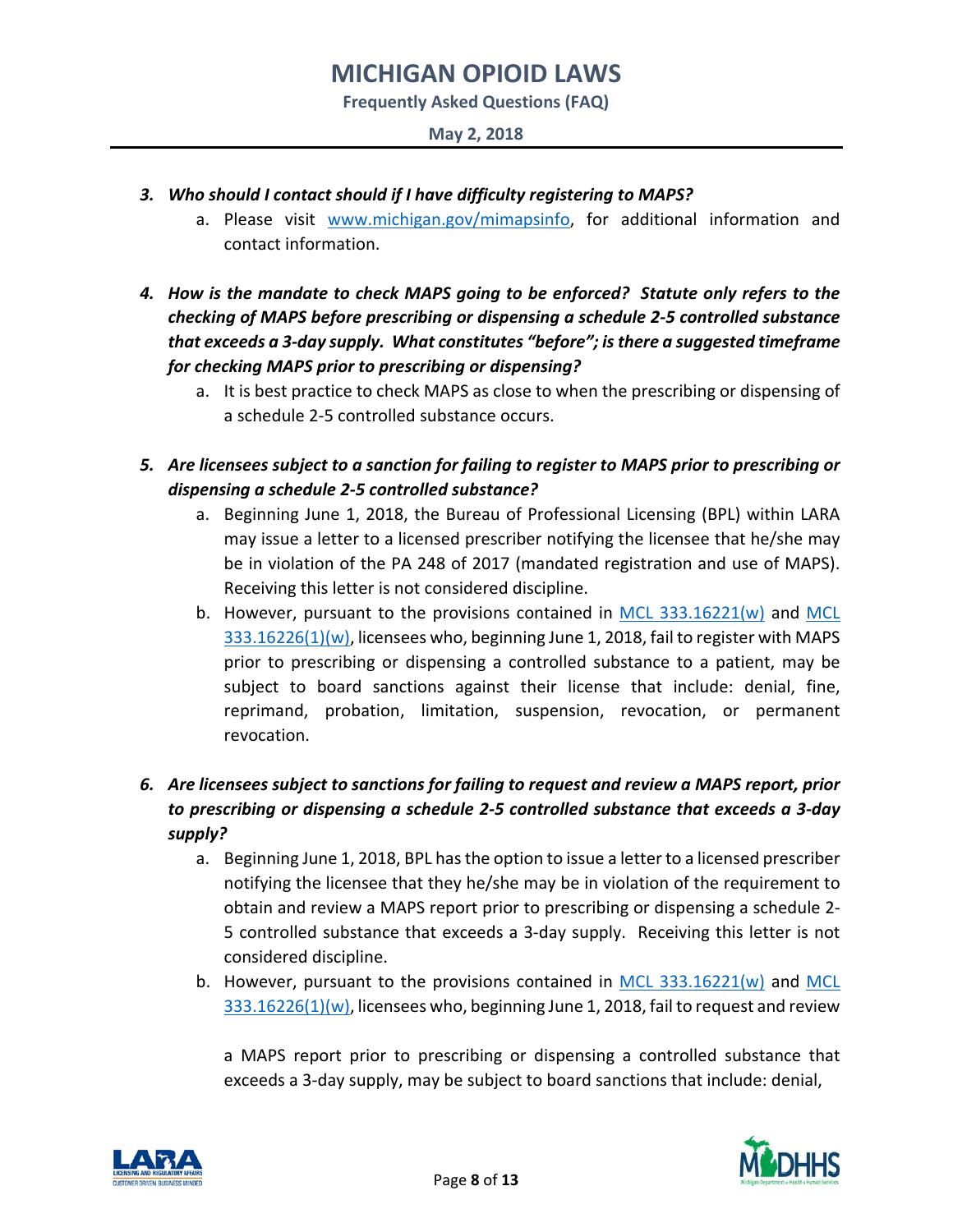**Frequently Asked Questions (FAQ)**

**May 2, 2018**

fine, reprimand, probation, limitation, suspension, revocation, or permanent revocation.

- *7. Are all practitioners required to register with MAPS, even if they do not anticipate prescribing or dispensing controlled substances?*
	- a. Beginning June 1, 2018, prescribers are only required to register with MAPS if they are prescribing or dispensing controlled substances, in any quantity.
- *8. Many physicians have staff (e.g. Registered Nurse, Office Administrator) checking MAPS for them. Will this be in compliance with new regulations as long as the physician checked MAPS, even if they did not personally run MAPS?*

If a user is registered as a prescriber delegate and requests a MAPS report on the prescriber's behalf for the prescriber to review, this will be in compliance with new regulations. A prescriber delegate must select the prescriber for whom he/she are requesting a MAPS report.

### *9. How does the Department know when MAPS has been queried?*

a. MAPS software maintains detailed user records of MAPS usage for each user account and the system itself maintains audit trails. The Bureau has the ability to audit a licensee's MAPS account to review and verify user data to determine compliance.

## *10. Is the MAPS requirement met if a provider runs a MAPS report for a patient pre-op and dispenses a controlled substance at hospital discharge?*

a. This depends on when the MAPS report was run. If the patient is admitted to a hospital, they will not be filling their own prescription, therefore a MAPS review at admission is adequate. In an outpatient setting, checking MAPS should occur as close to when the schedule 2-5 controlled substance is prescribed and/or dispensed to the patient. Please refer to the answer provided under question 4 on page 8.

## *11. Are prescribers required to check MAPS for all patients, regardless of age? Are there exemptions for infants or toddlers?*

a. The MAPS requirements apply to all patients, regardless of age.



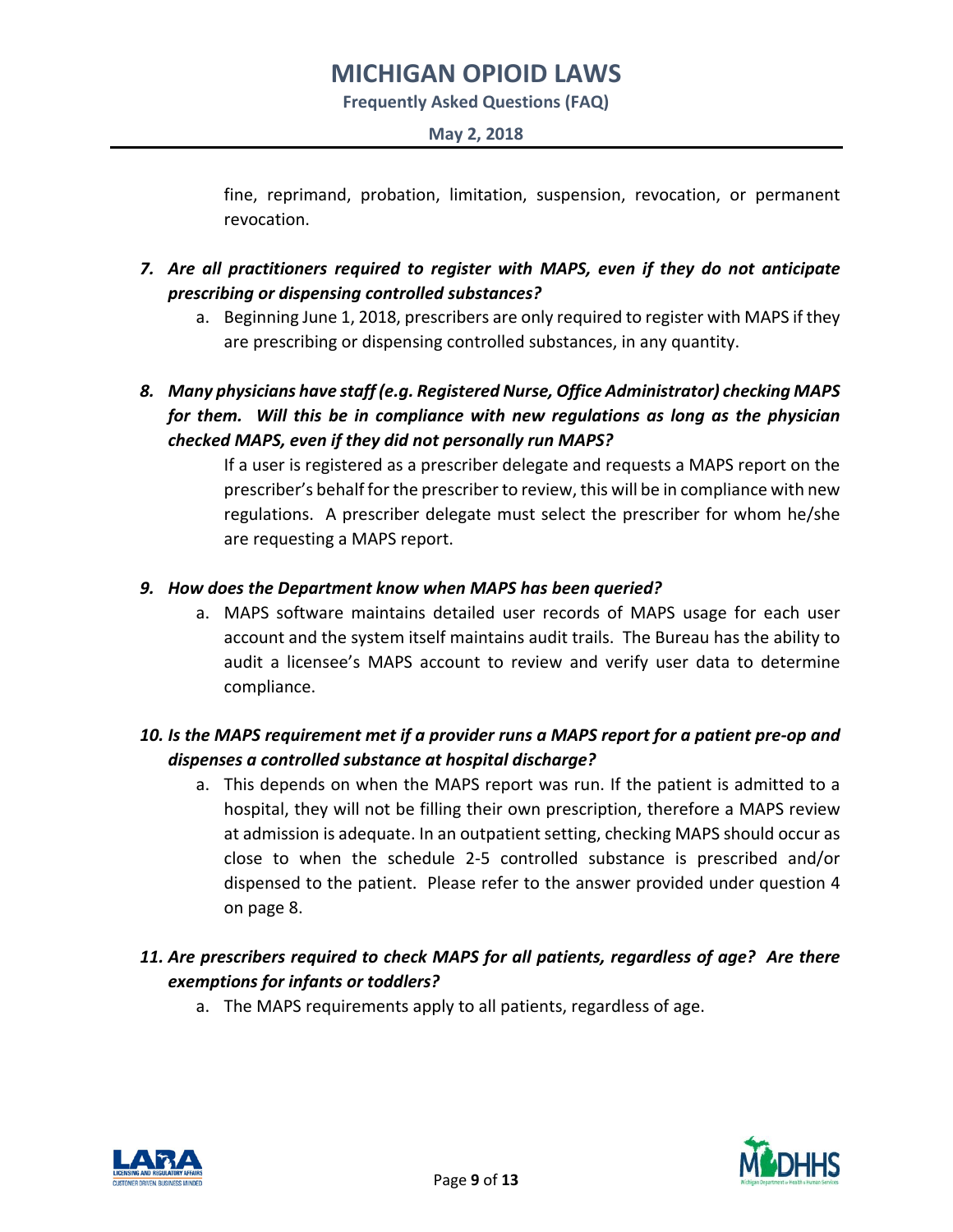**Frequently Asked Questions (FAQ)**

#### **May 2, 2018**

## *12. Are VA practitioners in Michigan required to comply with the registration and MAPS report requirements?*

a. No, while not required under federal law to use MAPS, in many instances the VA is using MAPS.

## *13. What happens if MAPS is down or an internet connection cannot be established to check MAPS? Is there a suggested protocol to follow?*

- a. If the licensed prescriber's internet connection is down, making it so the licensee cannot run a MAPS report, it is advised that the licensee document or note such issues and make the best possible clinical judgement on how to appropriately treat the patient.
- b. If MAPS is down or there is an outage of the system, BPL will work with its vendor, Appriss Health, to get the system resumed. Also, through the system audit trail, BPL will make sure that licensees are not impacted if they are questioned about not checking MAPS during the timeframe of a possible outage of MAPS.
- c. If licensees experience any difficulty accessing MAPS, they may also contact the MAPS support team at 517-373-1737, [BPL-MAPS@michigan.gov](mailto:BPL-MAPS@michigan.gov) or visiting [www.michigan.gov/mimapsinfo.](http://www.michigan.gov/mimapsinfo)

## *14. What happens if MAPS is down or an internet connection cannot be established to report data to MAPS? Is there a suggested protocol to follow?*

- a. Licensed dispensers are required to report data to MAPS and if the licensee's IT system is down or they have no internet connection, it is advised that the licensed dispenser take note of all reportable actions that have occurred while MAPS is down and input the data into MAPS when normal functionality resumes.
- b. If MAPS is down or there is an outage of the system, BPL will work with its vendor, Appriss Health, to get the system resumed. Also, through the system audit trail, BPL will make sure that licensed dispensers are not impacted if they are questioned about not reporting to MAPS during the timeframe of a possible outage of MAPS.

### *15. Can a practitioner request a MAPS report on any individual?*

a. No. Pursuant to [MCL 333.7333a](http://www.legislature.mi.gov/(S(jhtky34strhbqg0g355zbuvd))/mileg.aspx?page=GetObject&objectname=mcl-333-7333a) MAPS reports can only be requested for individuals who are a bona-fide current patient of the licensed practitioner.

### *16. Are prescribers and dispensers permitted to print out MAPS reports on each patient?*

a. Yes, throughout the course of standard medical practice, MAPS reports can be printed out for each patient.



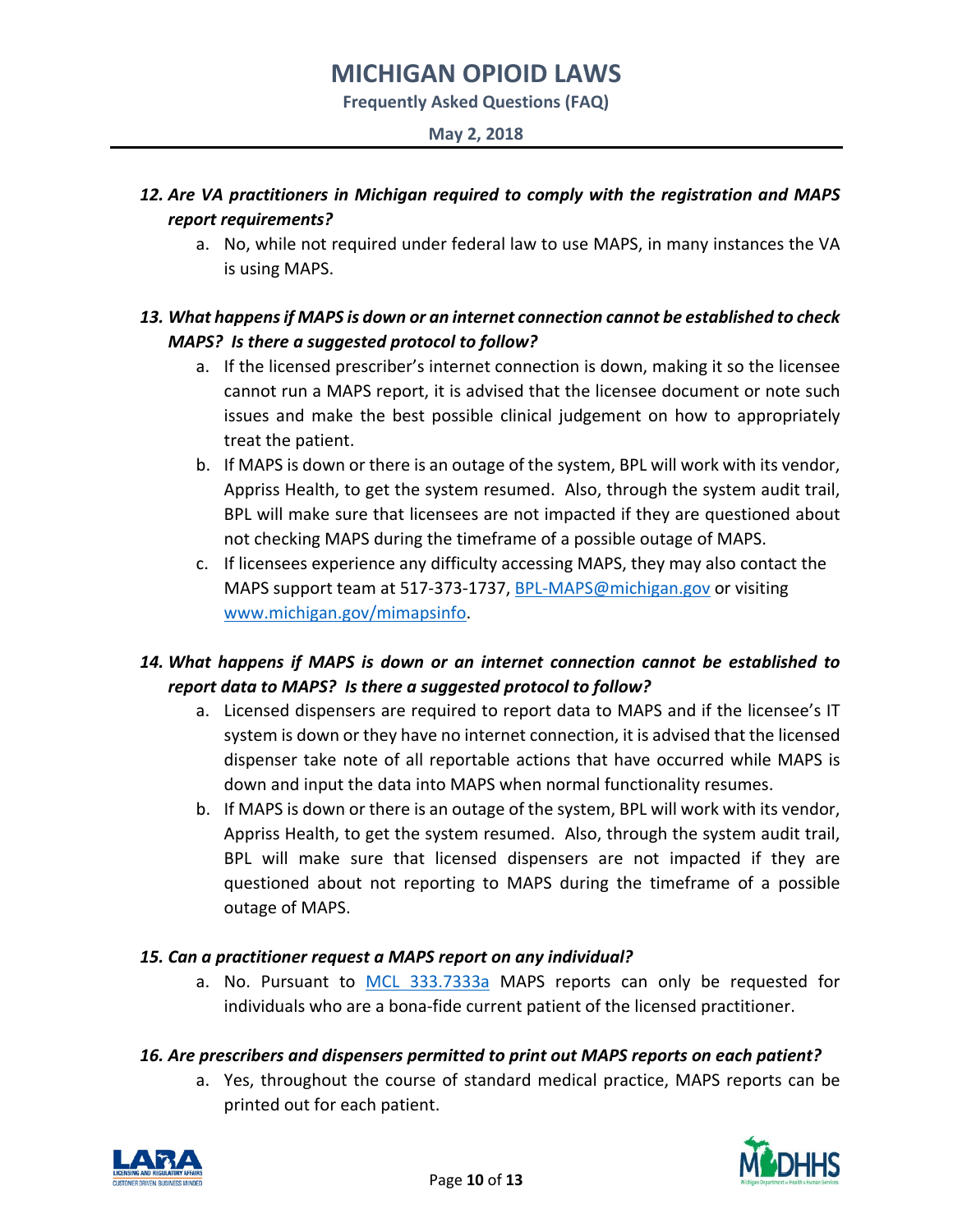**Frequently Asked Questions (FAQ)**

#### **May 2, 2018**

## *17. Are prescribers and dispensers permitted to discuss MAPS report information with patients when relevant or appropriate?*

a. Yes, when relevant, MAPS information can be discussed with the patient. An example of a relevant application would be going over the MAPS data with the

patient. Further, pursuant t[o MCL 333.7333a,](http://www.legislature.mi.gov/(S(jhtky34strhbqg0g355zbuvd))/mileg.aspx?page=GetObject&objectname=mcl-333-7333a) patients are not permitted to obtain a copy of their MAPS report.

## *18. Are prescribers and dispensers permitted to document MAPS findings and information within their notes?*

a. Yes, MAPS users are permitted to document MAPS findings and information within their notes.

### *19. Can prescribers and dispensers maintain records from MAPS directly in the EHR?*

a. Yes. MAPS users can maintain a MAPS report (HTML format) in the EHR or EMR. However, the prescriber or EHR/EMR vendor cannot pull the data from the report and upload the data in a way where the data is combined with other data sets within the EHR/EMR. If a prescriber saves the MAPS report in the EHR/EMR, the prescriber will need to make sure it is saved in a way where the patient or other unauthorized users of the EHR/EMR cannot access the report.

## *20. Can prescribers and dispensers discuss MAPS report information with other physicians treating the patient? Is the answer to the question dependent on if the other physician is listed as a prescriber on the MAPS report that was run?*

a. BPL cannot advise on federal privacy protections that may apply; however, prescribers and dispensers can discuss MAPS report information with other physicians treating the patient during the normal course of coordinating care for the patient.

## *21. If a practitioner requests a MAPS report and detects possible illegal activity, can the practitioner give the MAPS report to a law enforcement agency?*

a. No, however the practitioner can notify law enforcement and law enforcement could then open a bona-fide drug related investigation and request a MAPS report for the specific case through BPL.



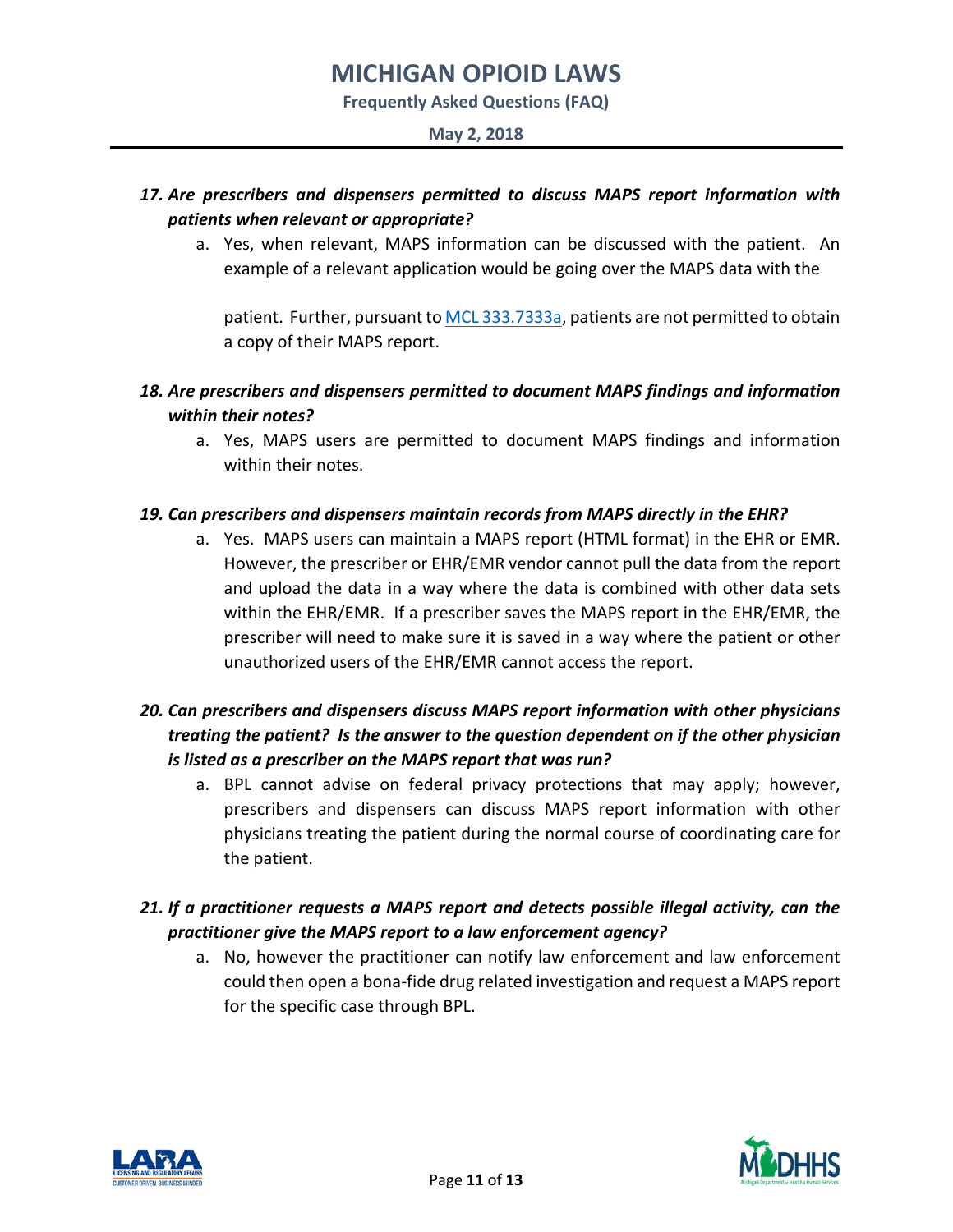**Frequently Asked Questions (FAQ)**

**May 2, 2018**

**[Public Act 250 of 2017](http://www.legislature.mi.gov/documents/2017-2018/publicact/pdf/2017-PA-0250.pdf) – Substance Use Disorder Services:**

- *1. Will the Department be providing health registrants and licensees who treat a patient for an opioid-related overdose, with suggested resources for providing the patient with information on substance use disorder services?*
	- a. Health professionals are encouraged to visit the DHHS website that provides resources for providers: [www.michigan.gov/stopoverdoses.](http://www.michigan.gov/stopoverdoses) This site contains information related to treatment resources, including a list of treatment programs compiled for each county in the state.

### **[Public Act 251 of 2017](http://www.legislature.mi.gov/documents/2017-2018/publicact/pdf/2017-PA-0251.pdf) – 7 Day Supply of an Opioid for Acute Pain:**

- *1. Are there new requirements that exist for practitioners treating patients with acute pain? How is acute pain defined in the new law?*
	- a. Yes. Beginning July 1, 2018, if a licensed prescriber is treating a patient for acute pain, the prescriber shall not prescribe more than a 7-day supply of an opioid within a 7-day period.
	- b. Public Act 251 of 2017 defines acute pain as pain that is the normal, predicted physiological response to a noxious chemical or mechanical stimulus and is typically associated with invasive procedures, trauma, and disease, and usually lasts for a limited amount of time.
- *2. With regard to the new requirements for treating acute pain, a majority of surgeries will only require a patient to be prescribed up to a 7-day supply of opioids. However, does the 7-day requirement apply to larger, and more complex surgeries, which may result in a patient needing more than a 7-day supply of opioids?*
	- a. In instances involving major surgery, providers should review the definition of acute pain, and the patient's prognosis, and determine whether circumstances justify prescribing beyond a seven-day supply.

**[Public Act 252 of 2017](http://www.legislature.mi.gov/documents/2017-2018/publicact/pdf/2017-PA-0252.pdf) – Review MAPS prior to Prescribing or Dispensing Buprenorphine or Methodone:**

- *1. Are practitioners dispensing or prescribing buprenorphine or a drug containing buprenorphine or methadone subject to MAPS requirements?*
	- a. Beginning March 27, 2018, before dispensing or prescribing buprenorphine, or a drug containing buprenorphine or methadone, to a patient in a substance use